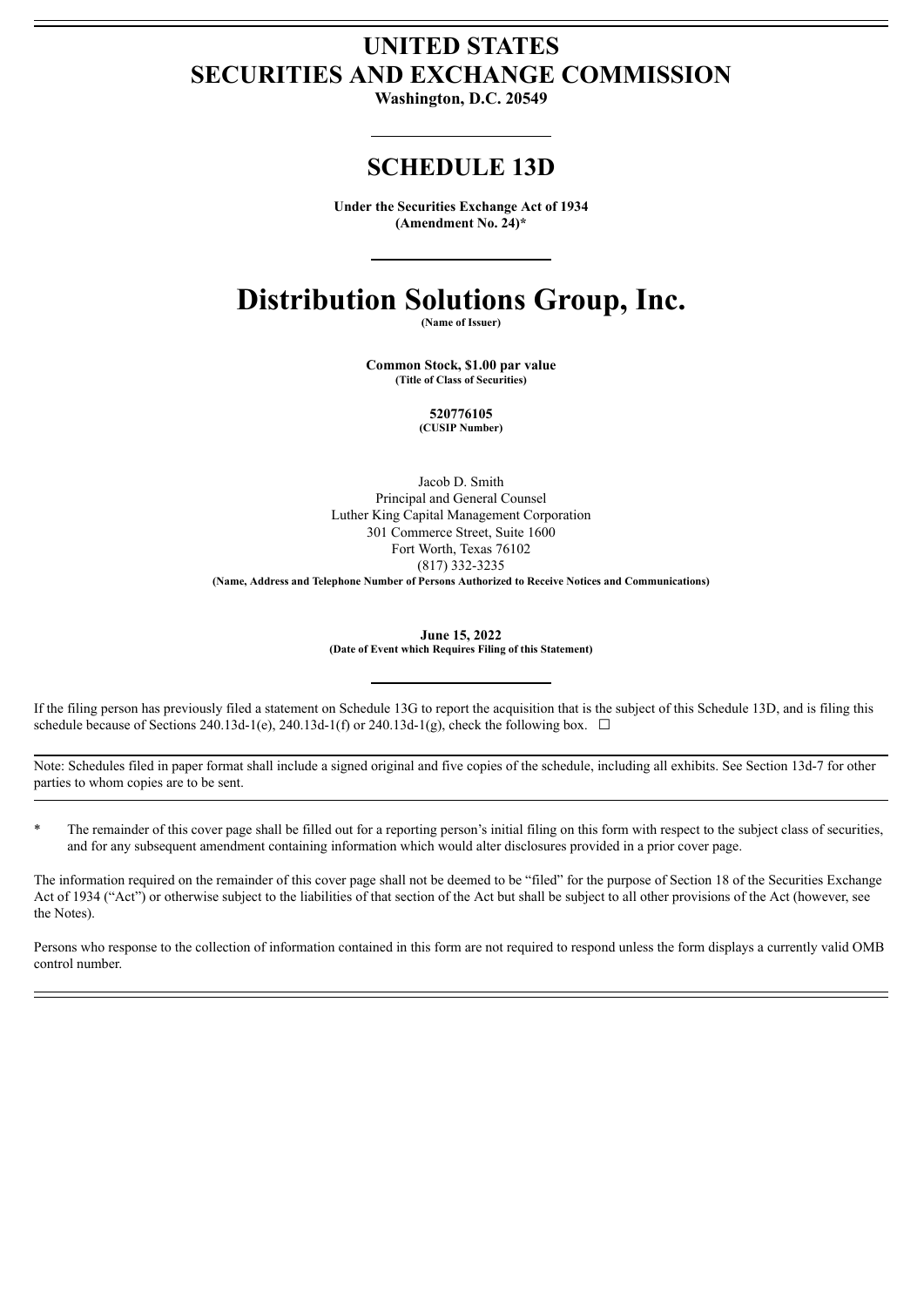CUSIP No. 520776105 Page 2 of 18

| 1.                |                                                                                       |                  | Name of Reporting Persons.                                                                |  |  |
|-------------------|---------------------------------------------------------------------------------------|------------------|-------------------------------------------------------------------------------------------|--|--|
|                   | LKCM Private Discipline Master Fund, SPC / PDLP Lawson, LLC                           |                  |                                                                                           |  |  |
| 2.                |                                                                                       |                  | Check the Appropriate Box if a Member of a Group (See Instructions)                       |  |  |
|                   | (a) $\Box$                                                                            |                  | $(b) \boxtimes$                                                                           |  |  |
| 3.                | <b>SEC Use Only</b>                                                                   |                  |                                                                                           |  |  |
| 4.                |                                                                                       |                  | Source of Funds (See Instructions)                                                        |  |  |
|                   |                                                                                       |                  |                                                                                           |  |  |
|                   | <b>WC</b>                                                                             |                  | Check if Disclosure of Legal Proceedings Is Required Pursuant to Items $2(d)$ or $2(e)$ : |  |  |
| 5.                |                                                                                       |                  |                                                                                           |  |  |
|                   | $\Box$                                                                                |                  |                                                                                           |  |  |
| 6.                |                                                                                       |                  | Citizenship or Place of Organization                                                      |  |  |
|                   |                                                                                       |                  | Cayman Islands / Texas                                                                    |  |  |
|                   |                                                                                       | 7.               | <b>Sole Voting Power</b>                                                                  |  |  |
|                   | Number of                                                                             |                  | 1,699,871                                                                                 |  |  |
|                   | Shares<br>Beneficially                                                                | 8.               | <b>Shared Voting Power</b>                                                                |  |  |
|                   | Owned by<br>Each                                                                      |                  | $\boldsymbol{0}$                                                                          |  |  |
|                   | Reporting                                                                             | $\overline{9}$ . | Sole Dispositive Power                                                                    |  |  |
|                   | Person<br>With                                                                        |                  | 1,699,871                                                                                 |  |  |
|                   |                                                                                       | 10.              | <b>Shared Dispositive Power</b>                                                           |  |  |
|                   |                                                                                       |                  | $\Omega$                                                                                  |  |  |
| 11.               |                                                                                       |                  | Aggregate Amount Beneficially Owned by Each Reporting Person                              |  |  |
|                   | 1,699,871                                                                             |                  |                                                                                           |  |  |
| 12.               | Check if the Aggregate Amount in Row (11) Excludes Certain Shares (See Instructions): |                  |                                                                                           |  |  |
|                   | $\Box$                                                                                |                  |                                                                                           |  |  |
| $\overline{13}$ . | Percent of Class Represented by Amount in Row (11)                                    |                  |                                                                                           |  |  |
|                   | 8.8%                                                                                  |                  |                                                                                           |  |  |
| 14.               |                                                                                       |                  | Type of Reporting Person (See Instructions)                                               |  |  |
|                   | OO                                                                                    |                  |                                                                                           |  |  |
|                   |                                                                                       |                  |                                                                                           |  |  |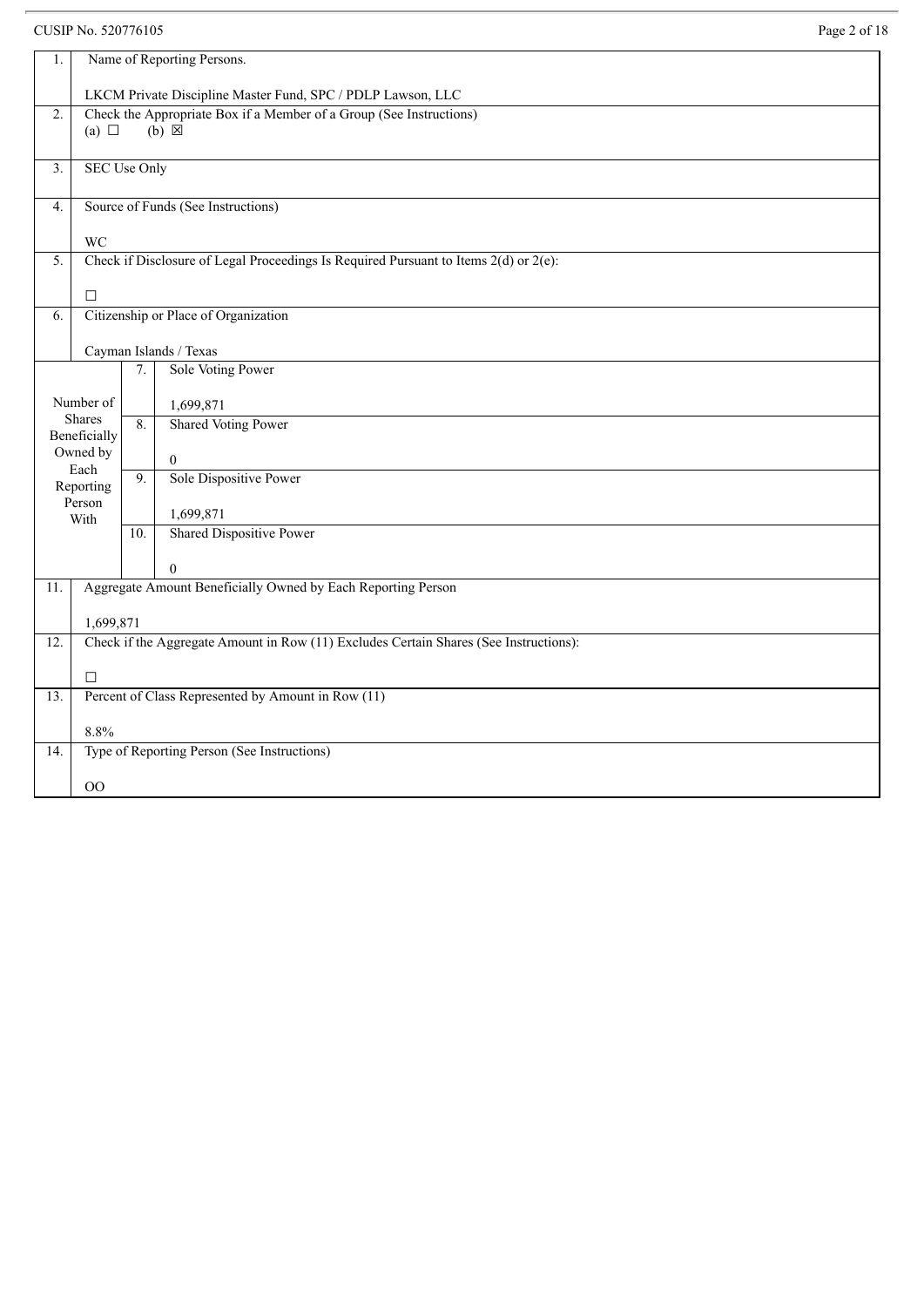CUSIP No. 520776105 Page 3 of 18

| 1.  | Name of Reporting Persons.                                                            |                  |                                                                                           |  |  |
|-----|---------------------------------------------------------------------------------------|------------------|-------------------------------------------------------------------------------------------|--|--|
|     | LKCM Investment Partnership, L.P.                                                     |                  |                                                                                           |  |  |
| 2.  | (a) $\Box$                                                                            |                  | Check the Appropriate Box if a Member of a Group (See Instructions)<br>$(b) \boxtimes$    |  |  |
| 3.  | <b>SEC Use Only</b>                                                                   |                  |                                                                                           |  |  |
| 4.  |                                                                                       |                  | Source of Funds (See Instructions)                                                        |  |  |
|     | <b>WC</b>                                                                             |                  |                                                                                           |  |  |
| 5.  |                                                                                       |                  | Check if Disclosure of Legal Proceedings Is Required Pursuant to Items $2(d)$ or $2(e)$ : |  |  |
|     | $\Box$                                                                                |                  |                                                                                           |  |  |
| 6.  |                                                                                       |                  | Citizenship or Place of Organization                                                      |  |  |
|     | Texas                                                                                 |                  |                                                                                           |  |  |
|     |                                                                                       | 7.               | Sole Voting Power                                                                         |  |  |
|     | Number of                                                                             |                  | 250,000                                                                                   |  |  |
|     | <b>Shares</b><br>Beneficially                                                         | 8.               | <b>Shared Voting Power</b>                                                                |  |  |
|     | Owned by                                                                              |                  | $\boldsymbol{0}$                                                                          |  |  |
|     | Each<br>Reporting                                                                     | $\overline{9}$ . | Sole Dispositive Power                                                                    |  |  |
|     | Person<br>With                                                                        |                  | 250,000                                                                                   |  |  |
|     |                                                                                       | 10.              | Shared Dispositive Power                                                                  |  |  |
|     |                                                                                       |                  | $\theta$                                                                                  |  |  |
| 11. |                                                                                       |                  | Aggregate Amount Beneficially Owned by Each Reporting Person                              |  |  |
|     | 250,000                                                                               |                  |                                                                                           |  |  |
| 12. | Check if the Aggregate Amount in Row (11) Excludes Certain Shares (See Instructions): |                  |                                                                                           |  |  |
|     | $\Box$                                                                                |                  |                                                                                           |  |  |
| 13. | Percent of Class Represented by Amount in Row (11)                                    |                  |                                                                                           |  |  |
|     | 1.3%                                                                                  |                  |                                                                                           |  |  |
| 14. | Type of Reporting Person (See Instructions)                                           |                  |                                                                                           |  |  |
|     | PN                                                                                    |                  |                                                                                           |  |  |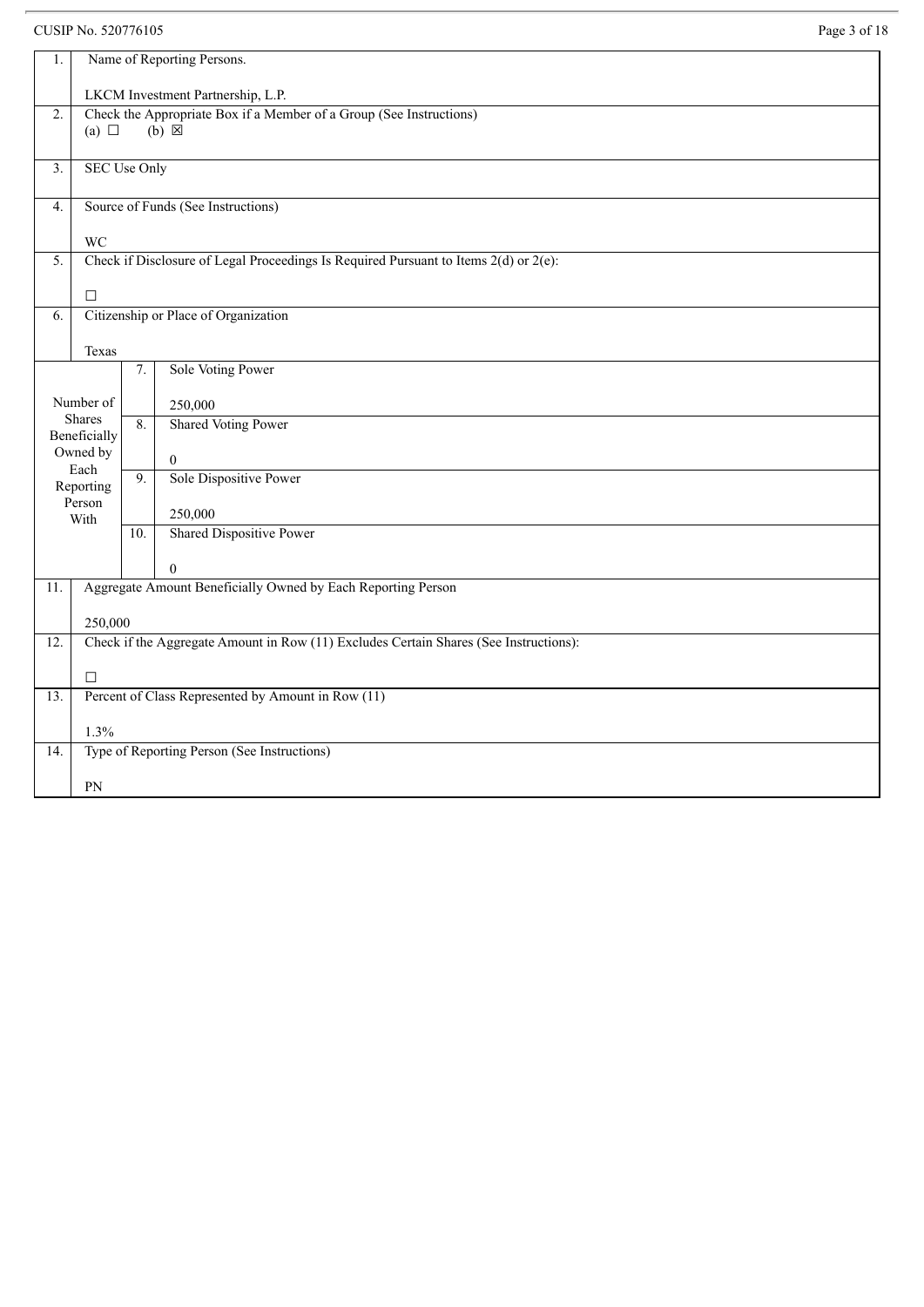CUSIP No. 520776105

| 1.                | Name of Reporting Persons.                                                                      |     |                                                                                           |  |  |  |  |
|-------------------|-------------------------------------------------------------------------------------------------|-----|-------------------------------------------------------------------------------------------|--|--|--|--|
|                   | LKCM Micro-Cap Partnership, L.P.                                                                |     |                                                                                           |  |  |  |  |
| $\overline{2}$ .  |                                                                                                 |     | Check the Appropriate Box if a Member of a Group (See Instructions)                       |  |  |  |  |
|                   | (a) $\Box$                                                                                      |     | $(b) \boxtimes$                                                                           |  |  |  |  |
| 3.                | <b>SEC Use Only</b>                                                                             |     |                                                                                           |  |  |  |  |
|                   |                                                                                                 |     |                                                                                           |  |  |  |  |
| 4.                |                                                                                                 |     | Source of Funds (See Instructions)                                                        |  |  |  |  |
|                   | <b>WC</b>                                                                                       |     |                                                                                           |  |  |  |  |
| 5.                |                                                                                                 |     | Check if Disclosure of Legal Proceedings Is Required Pursuant to Items $2(d)$ or $2(e)$ : |  |  |  |  |
|                   | $\Box$                                                                                          |     |                                                                                           |  |  |  |  |
| 6.                |                                                                                                 |     | Citizenship or Place of Organization                                                      |  |  |  |  |
|                   | Delaware                                                                                        |     |                                                                                           |  |  |  |  |
|                   |                                                                                                 | 7.  | Sole Voting Power                                                                         |  |  |  |  |
|                   |                                                                                                 |     |                                                                                           |  |  |  |  |
|                   | Number of<br><b>Shares</b>                                                                      | 8.  | 26,827<br><b>Shared Voting Power</b>                                                      |  |  |  |  |
|                   | Beneficially                                                                                    |     |                                                                                           |  |  |  |  |
|                   | Owned by<br>Each                                                                                |     | $\boldsymbol{0}$                                                                          |  |  |  |  |
|                   | Reporting                                                                                       | 9.  | Sole Dispositive Power                                                                    |  |  |  |  |
|                   | Person<br>With                                                                                  |     | 26,827                                                                                    |  |  |  |  |
|                   |                                                                                                 | 10. | Shared Dispositive Power                                                                  |  |  |  |  |
|                   |                                                                                                 |     | $\theta$                                                                                  |  |  |  |  |
| $\overline{11}$ . |                                                                                                 |     | Aggregate Amount Beneficially Owned by Each Reporting Person                              |  |  |  |  |
|                   |                                                                                                 |     |                                                                                           |  |  |  |  |
| 12.               | 26,827<br>Check if the Aggregate Amount in Row (11) Excludes Certain Shares (See Instructions): |     |                                                                                           |  |  |  |  |
|                   |                                                                                                 |     |                                                                                           |  |  |  |  |
|                   | $\Box$                                                                                          |     |                                                                                           |  |  |  |  |
| 13.               |                                                                                                 |     | Percent of Class Represented by Amount in Row (11)                                        |  |  |  |  |
|                   | 0.1%                                                                                            |     |                                                                                           |  |  |  |  |
| $\overline{14}$ . |                                                                                                 |     | Type of Reporting Person (See Instructions)                                               |  |  |  |  |
|                   | PN                                                                                              |     |                                                                                           |  |  |  |  |
|                   |                                                                                                 |     |                                                                                           |  |  |  |  |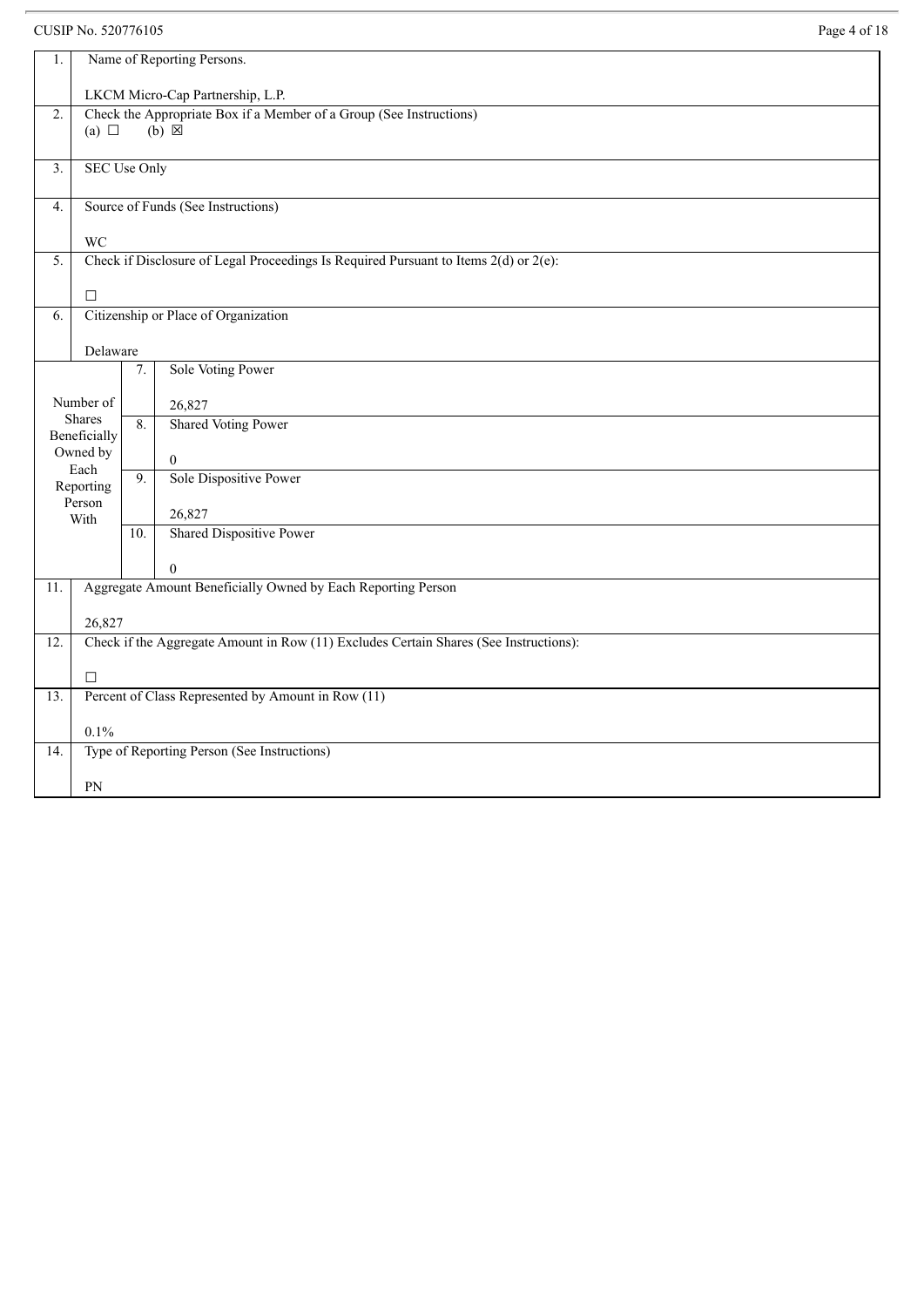## CUSIP No. 520776105 Page 5 of 18

| 1.               |                                                    |                  | Name of Reporting Persons.                                                             |  |  |
|------------------|----------------------------------------------------|------------------|----------------------------------------------------------------------------------------|--|--|
|                  | LKCM Core Discipline, L.P.                         |                  |                                                                                        |  |  |
| $\overline{2}$ . | (a) $\Box$                                         |                  | Check the Appropriate Box if a Member of a Group (See Instructions)<br>$(b) \boxtimes$ |  |  |
| 3.               | <b>SEC Use Only</b>                                |                  |                                                                                        |  |  |
| 4.               |                                                    |                  | Source of Funds (See Instructions)                                                     |  |  |
|                  | <b>WC</b>                                          |                  |                                                                                        |  |  |
| 5.               |                                                    |                  | Check if Disclosure of Legal Proceedings Is Required Pursuant to Items 2(d) or 2(e):   |  |  |
|                  | $\Box$                                             |                  |                                                                                        |  |  |
| 6.               |                                                    |                  | Citizenship or Place of Organization                                                   |  |  |
|                  | Delaware                                           |                  |                                                                                        |  |  |
|                  |                                                    | 7.               | <b>Sole Voting Power</b>                                                               |  |  |
|                  | Number of                                          |                  | 10,490                                                                                 |  |  |
|                  | Shares<br>Beneficially                             | $\overline{8}$ . | <b>Shared Voting Power</b>                                                             |  |  |
|                  | Owned by                                           |                  | $\mathbf{0}$                                                                           |  |  |
|                  | Each<br>Reporting                                  | $\overline{9}$ . | Sole Dispositive Power                                                                 |  |  |
|                  | Person<br>With                                     |                  | 10,490                                                                                 |  |  |
|                  |                                                    | 10.              | Shared Dispositive Power                                                               |  |  |
|                  |                                                    |                  | $\Omega$                                                                               |  |  |
| 11.              |                                                    |                  | Aggregate Amount Beneficially Owned by Each Reporting Person                           |  |  |
|                  | 10,490                                             |                  |                                                                                        |  |  |
| 12.              |                                                    |                  | Check if the Aggregate Amount in Row (11) Excludes Certain Shares (See Instructions):  |  |  |
|                  | $\Box$                                             |                  |                                                                                        |  |  |
| 13.              | Percent of Class Represented by Amount in Row (11) |                  |                                                                                        |  |  |
|                  | 0.1%                                               |                  |                                                                                        |  |  |
| 14.              |                                                    |                  | Type of Reporting Person (See Instructions)                                            |  |  |
|                  | PN                                                 |                  |                                                                                        |  |  |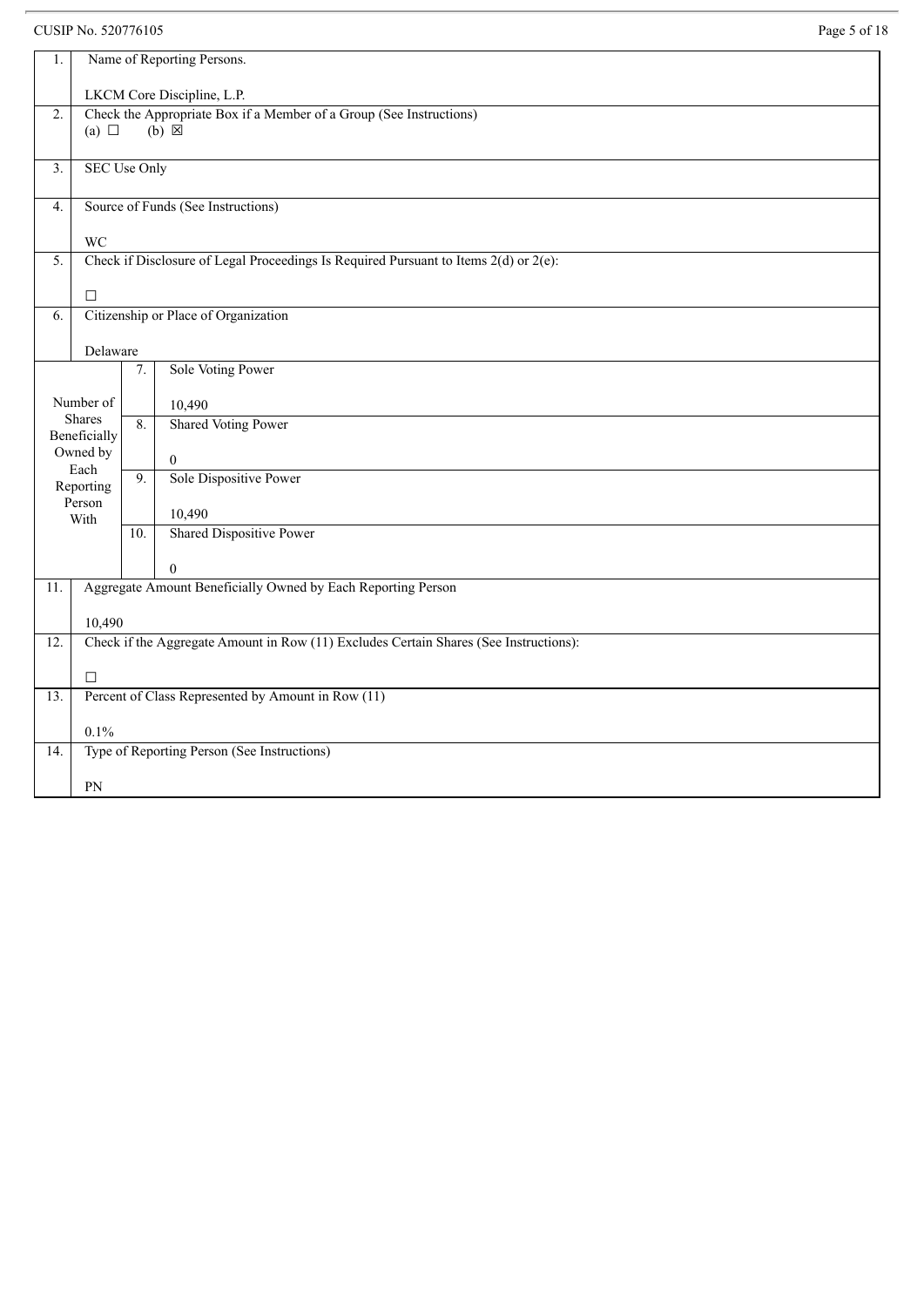CUSIP No. 520776105

| 1.                                                                                      |                                                                                                  |                  | Name of Reporting Persons.                                                           |  |  |  |
|-----------------------------------------------------------------------------------------|--------------------------------------------------------------------------------------------------|------------------|--------------------------------------------------------------------------------------|--|--|--|
|                                                                                         | LKCM Headwater Investments II, L.P.                                                              |                  |                                                                                      |  |  |  |
| Check the Appropriate Box if a Member of a Group (See Instructions)<br>$\overline{2}$ . |                                                                                                  |                  |                                                                                      |  |  |  |
|                                                                                         | (a) $\Box$                                                                                       |                  | $(b) \boxtimes$                                                                      |  |  |  |
| 3.                                                                                      | <b>SEC Use Only</b>                                                                              |                  |                                                                                      |  |  |  |
|                                                                                         |                                                                                                  |                  |                                                                                      |  |  |  |
| 4.                                                                                      |                                                                                                  |                  | Source of Funds (See Instructions)                                                   |  |  |  |
|                                                                                         | <b>WC</b>                                                                                        |                  |                                                                                      |  |  |  |
| 5.                                                                                      |                                                                                                  |                  | Check if Disclosure of Legal Proceedings Is Required Pursuant to Items 2(d) or 2(e): |  |  |  |
|                                                                                         |                                                                                                  |                  |                                                                                      |  |  |  |
| 6.                                                                                      | $\Box$                                                                                           |                  | Citizenship or Place of Organization                                                 |  |  |  |
|                                                                                         |                                                                                                  |                  |                                                                                      |  |  |  |
|                                                                                         | Delaware                                                                                         |                  |                                                                                      |  |  |  |
|                                                                                         |                                                                                                  | 7.               | Sole Voting Power                                                                    |  |  |  |
|                                                                                         | Number of                                                                                        |                  | 592,326                                                                              |  |  |  |
|                                                                                         | <b>Shares</b>                                                                                    | 8.               | <b>Shared Voting Power</b>                                                           |  |  |  |
|                                                                                         | Beneficially<br>Owned by                                                                         |                  |                                                                                      |  |  |  |
|                                                                                         | Each                                                                                             | $\overline{9}$ . | $\mathbf{0}$<br>Sole Dispositive Power                                               |  |  |  |
|                                                                                         | Reporting                                                                                        |                  |                                                                                      |  |  |  |
|                                                                                         | Person<br>With                                                                                   |                  | 592,326                                                                              |  |  |  |
|                                                                                         |                                                                                                  | 10.              | <b>Shared Dispositive Power</b>                                                      |  |  |  |
|                                                                                         |                                                                                                  |                  | $\theta$                                                                             |  |  |  |
| 11.                                                                                     |                                                                                                  |                  | Aggregate Amount Beneficially Owned by Each Reporting Person                         |  |  |  |
|                                                                                         |                                                                                                  |                  |                                                                                      |  |  |  |
| 12.                                                                                     | 592,326<br>Check if the Aggregate Amount in Row (11) Excludes Certain Shares (See Instructions): |                  |                                                                                      |  |  |  |
|                                                                                         |                                                                                                  |                  |                                                                                      |  |  |  |
|                                                                                         | $\Box$                                                                                           |                  |                                                                                      |  |  |  |
| $\overline{13}$ .                                                                       | Percent of Class Represented by Amount in Row (11)                                               |                  |                                                                                      |  |  |  |
| 3.1%                                                                                    |                                                                                                  |                  |                                                                                      |  |  |  |
| $\overline{14}$ .                                                                       |                                                                                                  |                  | Type of Reporting Person (See Instructions)                                          |  |  |  |
|                                                                                         |                                                                                                  |                  |                                                                                      |  |  |  |
|                                                                                         | PN                                                                                               |                  |                                                                                      |  |  |  |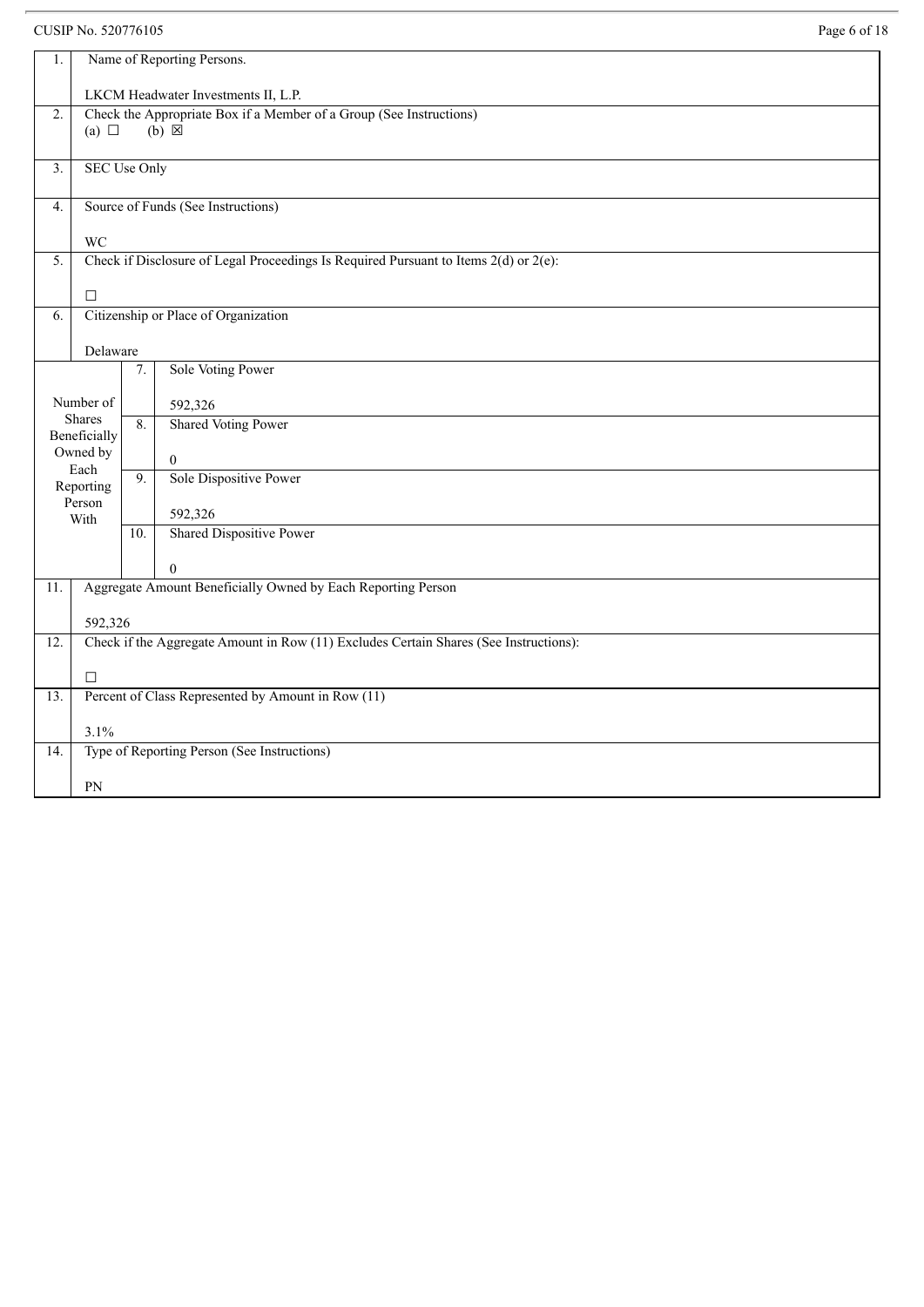CUSIP No. 520776105 Page 7 of 18

| $1.$              | Name of Reporting Persons.                                                                                |                  |                                                                                        |  |  |
|-------------------|-----------------------------------------------------------------------------------------------------------|------------------|----------------------------------------------------------------------------------------|--|--|
|                   | LKCM Headwater II Sidecar Partnership, L.P.                                                               |                  |                                                                                        |  |  |
| $\overline{2}$ .  | (a) $\Box$                                                                                                |                  | Check the Appropriate Box if a Member of a Group (See Instructions)<br>$(b) \boxtimes$ |  |  |
| 3.                | <b>SEC Use Only</b>                                                                                       |                  |                                                                                        |  |  |
| 4.                |                                                                                                           |                  | Source of Funds (See Instructions)                                                     |  |  |
|                   | <b>WC</b>                                                                                                 |                  |                                                                                        |  |  |
| 5.                | $\Box$                                                                                                    |                  | Check if Disclosure of Legal Proceedings Is Required Pursuant to Items 2(d) or 2(e):   |  |  |
| 6.                |                                                                                                           |                  | Citizenship or Place of Organization                                                   |  |  |
|                   | Delaware                                                                                                  |                  |                                                                                        |  |  |
|                   |                                                                                                           | 7.               | Sole Voting Power                                                                      |  |  |
|                   |                                                                                                           |                  |                                                                                        |  |  |
|                   | Number of                                                                                                 |                  | $\mathbf{0}$                                                                           |  |  |
|                   | <b>Shares</b><br>Beneficially                                                                             | 8.               | <b>Shared Voting Power</b>                                                             |  |  |
|                   | Owned by<br>Each                                                                                          |                  | $\mathbf{0}$                                                                           |  |  |
|                   | Reporting                                                                                                 | $\overline{9}$ . | Sole Dispositive Power                                                                 |  |  |
|                   | Person                                                                                                    |                  |                                                                                        |  |  |
|                   | With                                                                                                      |                  | $\mathbf{0}$<br>Shared Dispositive Power                                               |  |  |
|                   |                                                                                                           | 10.              |                                                                                        |  |  |
|                   |                                                                                                           |                  | $\Omega$                                                                               |  |  |
| $\overline{11}$ . |                                                                                                           |                  | Aggregate Amount Beneficially Owned by Each Reporting Person                           |  |  |
|                   |                                                                                                           |                  |                                                                                        |  |  |
| 12.               | $\boldsymbol{0}$<br>Check if the Aggregate Amount in Row (11) Excludes Certain Shares (See Instructions): |                  |                                                                                        |  |  |
|                   |                                                                                                           |                  |                                                                                        |  |  |
|                   | $\Box$                                                                                                    |                  |                                                                                        |  |  |
| 13.               | Percent of Class Represented by Amount in Row (11)                                                        |                  |                                                                                        |  |  |
|                   | $0\%$                                                                                                     |                  |                                                                                        |  |  |
| 14.               |                                                                                                           |                  | Type of Reporting Person (See Instructions)                                            |  |  |
|                   | PN                                                                                                        |                  |                                                                                        |  |  |
|                   |                                                                                                           |                  |                                                                                        |  |  |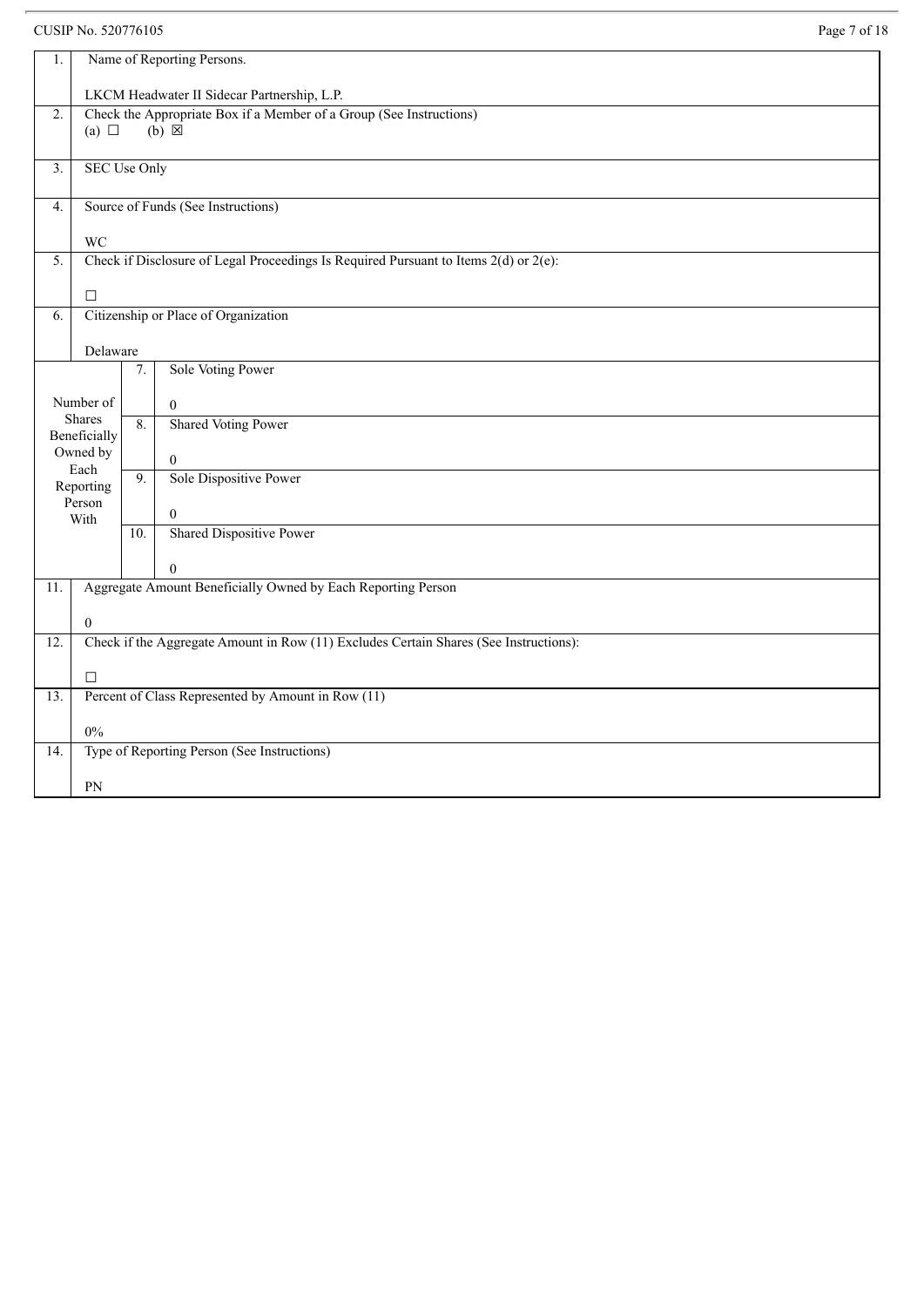CUSIP No. 520776105 Page 8 of 18

| 1.           | Name of Reporting Persons.                                                            |    |                                                                                        |  |  |
|--------------|---------------------------------------------------------------------------------------|----|----------------------------------------------------------------------------------------|--|--|
|              | LKCM Headwater Investments III, L.P.                                                  |    |                                                                                        |  |  |
| 2.           |                                                                                       |    | Check the Appropriate Box if a Member of a Group (See Instructions)<br>$(b) \boxtimes$ |  |  |
|              | (a) $\Box$                                                                            |    |                                                                                        |  |  |
| 3.           | <b>SEC Use Only</b>                                                                   |    |                                                                                        |  |  |
|              |                                                                                       |    |                                                                                        |  |  |
| 4.           |                                                                                       |    | Source of Funds (See Instructions)                                                     |  |  |
|              | <b>WC</b>                                                                             |    |                                                                                        |  |  |
| 5.           |                                                                                       |    | Check if Disclosure of Legal Proceedings Is Required Pursuant to Items 2(d) or 2(e):   |  |  |
|              |                                                                                       |    |                                                                                        |  |  |
|              | $\Box$                                                                                |    |                                                                                        |  |  |
| 6.           |                                                                                       |    | Citizenship or Place of Organization                                                   |  |  |
|              |                                                                                       |    |                                                                                        |  |  |
|              | Delaware                                                                              |    |                                                                                        |  |  |
|              |                                                                                       | 7. | Sole Voting Power                                                                      |  |  |
|              | Number of                                                                             |    |                                                                                        |  |  |
|              | Shares                                                                                |    | $\mathbf{0}$                                                                           |  |  |
| Beneficially |                                                                                       | 8. | <b>Shared Voting Power</b>                                                             |  |  |
|              | Owned by                                                                              |    | $\boldsymbol{0}$                                                                       |  |  |
|              | Each<br>Reporting                                                                     |    | Sole Dispositive Power                                                                 |  |  |
|              | Person                                                                                |    |                                                                                        |  |  |
|              | With                                                                                  |    | $\boldsymbol{0}$                                                                       |  |  |
|              |                                                                                       |    | Shared Dispositive Power                                                               |  |  |
|              |                                                                                       |    | $\theta$                                                                               |  |  |
| 11.          |                                                                                       |    | Aggregate Amount Beneficially Owned by Each Reporting Person                           |  |  |
|              |                                                                                       |    |                                                                                        |  |  |
|              | $\boldsymbol{0}$                                                                      |    |                                                                                        |  |  |
| 12.          | Check if the Aggregate Amount in Row (11) Excludes Certain Shares (See Instructions): |    |                                                                                        |  |  |
|              | $\Box$                                                                                |    |                                                                                        |  |  |
| 13.          | Percent of Class Represented by Amount in Row (11)                                    |    |                                                                                        |  |  |
|              |                                                                                       |    |                                                                                        |  |  |
|              | $0\%$                                                                                 |    |                                                                                        |  |  |
| 14.          |                                                                                       |    | Type of Reporting Person (See Instructions)                                            |  |  |
|              |                                                                                       |    |                                                                                        |  |  |
|              | PN                                                                                    |    |                                                                                        |  |  |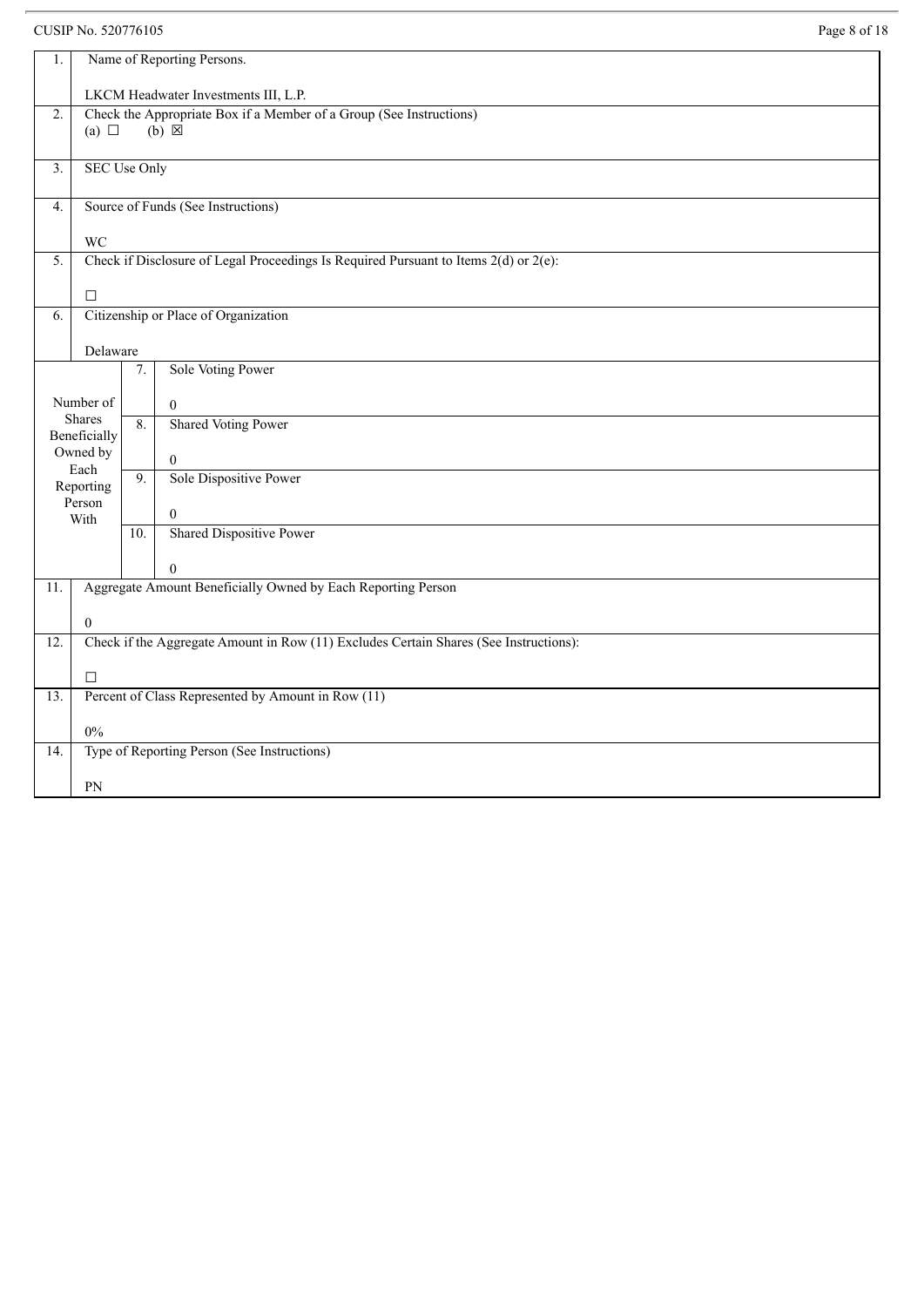## CUSIP No. 520776105 Page 9 of 18

| 1.                | Name of Reporting Persons.                                                            |                  |                                                                                        |  |  |
|-------------------|---------------------------------------------------------------------------------------|------------------|----------------------------------------------------------------------------------------|--|--|
|                   | 301 HW Opus Investors, LLC                                                            |                  |                                                                                        |  |  |
| $\overline{2}$ .  | (a) $\Box$                                                                            |                  | Check the Appropriate Box if a Member of a Group (See Instructions)<br>$(b) \boxtimes$ |  |  |
| 3.                | <b>SEC Use Only</b>                                                                   |                  |                                                                                        |  |  |
| 4.                |                                                                                       |                  | Source of Funds (See Instructions)                                                     |  |  |
|                   | <b>WC</b>                                                                             |                  |                                                                                        |  |  |
| 5.                |                                                                                       |                  | Check if Disclosure of Legal Proceedings Is Required Pursuant to Items 2(d) or 2(e):   |  |  |
|                   | $\Box$                                                                                |                  |                                                                                        |  |  |
| 6.                |                                                                                       |                  | Citizenship or Place of Organization                                                   |  |  |
|                   | Delaware                                                                              |                  |                                                                                        |  |  |
|                   |                                                                                       | 7.               | Sole Voting Power                                                                      |  |  |
|                   | Number of                                                                             |                  | 7,000,000                                                                              |  |  |
|                   | Shares<br>Beneficially                                                                | 8.               | <b>Shared Voting Power</b>                                                             |  |  |
|                   | Owned by<br>Each                                                                      |                  | $\mathbf{0}$                                                                           |  |  |
|                   | Reporting                                                                             | $\overline{9}$ . | Sole Dispositive Power                                                                 |  |  |
|                   | Person<br>With                                                                        |                  | 7,000,000                                                                              |  |  |
|                   |                                                                                       | 10.              | <b>Shared Dispositive Power</b>                                                        |  |  |
|                   |                                                                                       |                  | $\theta$                                                                               |  |  |
| $\overline{11}$ . |                                                                                       |                  | Aggregate Amount Beneficially Owned by Each Reporting Person                           |  |  |
|                   | 7,000,000                                                                             |                  |                                                                                        |  |  |
| 12.               | Check if the Aggregate Amount in Row (11) Excludes Certain Shares (See Instructions): |                  |                                                                                        |  |  |
|                   | $\Box$                                                                                |                  |                                                                                        |  |  |
| 13.               |                                                                                       |                  | Percent of Class Represented by Amount in Row (11)                                     |  |  |
|                   | 36.0%                                                                                 |                  |                                                                                        |  |  |
| $\overline{14}$ . | Type of Reporting Person (See Instructions)                                           |                  |                                                                                        |  |  |
|                   | 00                                                                                    |                  |                                                                                        |  |  |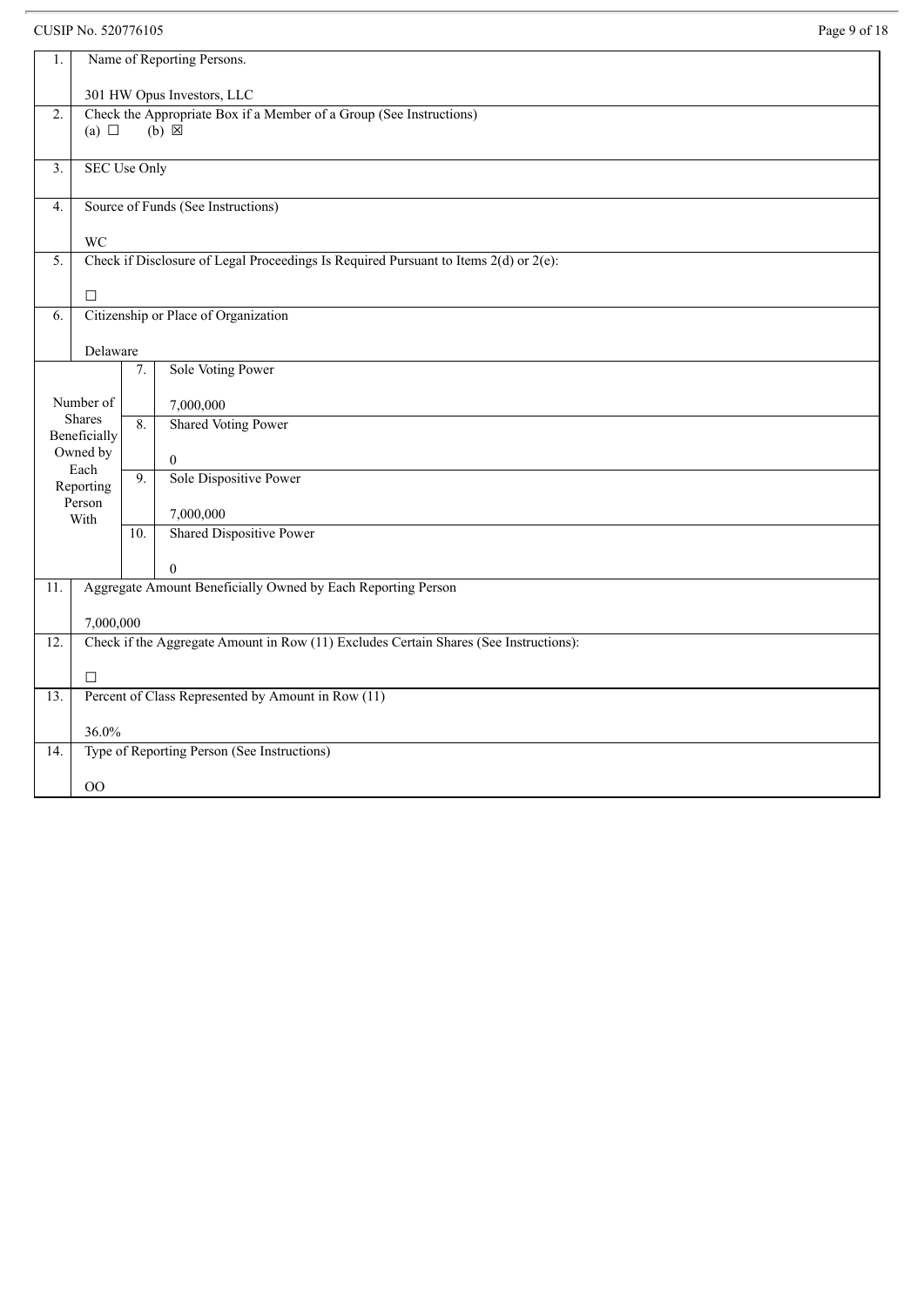#### CUSIP No. 520776105

|  | Page 10 of 18 |  |  |  |
|--|---------------|--|--|--|
|--|---------------|--|--|--|

| 1.                |                                                                                       |                  | Name of Reporting Persons.                                                             |  |  |
|-------------------|---------------------------------------------------------------------------------------|------------------|----------------------------------------------------------------------------------------|--|--|
|                   | LKCM TE Investors, LLC                                                                |                  |                                                                                        |  |  |
| $\overline{2}$ .  | (a) $\Box$                                                                            |                  | Check the Appropriate Box if a Member of a Group (See Instructions)<br>$(b) \boxtimes$ |  |  |
| 3.                | <b>SEC Use Only</b>                                                                   |                  |                                                                                        |  |  |
| 4.                |                                                                                       |                  | Source of Funds (See Instructions)                                                     |  |  |
|                   | <b>WC</b>                                                                             |                  |                                                                                        |  |  |
| $\overline{5}$ .  |                                                                                       |                  | Check if Disclosure of Legal Proceedings Is Required Pursuant to Items 2(d) or 2(e):   |  |  |
|                   | $\Box$                                                                                |                  |                                                                                        |  |  |
| 6.                |                                                                                       |                  | Citizenship or Place of Organization                                                   |  |  |
|                   | Delaware                                                                              |                  |                                                                                        |  |  |
|                   |                                                                                       | 7.               | Sole Voting Power                                                                      |  |  |
|                   | Number of                                                                             |                  | 3,300,000                                                                              |  |  |
|                   | Shares<br>Beneficially                                                                | 8.               | <b>Shared Voting Power</b>                                                             |  |  |
|                   | Owned by                                                                              |                  | $\mathbf{0}$                                                                           |  |  |
|                   | Each<br>Reporting                                                                     | $\overline{9}$ . | Sole Dispositive Power                                                                 |  |  |
|                   | Person<br>With                                                                        |                  | 3,300,000                                                                              |  |  |
|                   |                                                                                       | 10.              | <b>Shared Dispositive Power</b>                                                        |  |  |
|                   |                                                                                       |                  | $\Omega$                                                                               |  |  |
| $\overline{11}$ . |                                                                                       |                  | Aggregate Amount Beneficially Owned by Each Reporting Person                           |  |  |
|                   | 3,300,000                                                                             |                  |                                                                                        |  |  |
| $\overline{12}$ . | Check if the Aggregate Amount in Row (11) Excludes Certain Shares (See Instructions): |                  |                                                                                        |  |  |
|                   | $\Box$                                                                                |                  |                                                                                        |  |  |
| 13.               | Percent of Class Represented by Amount in Row (11)                                    |                  |                                                                                        |  |  |
|                   | 17.0%                                                                                 |                  |                                                                                        |  |  |
| $\overline{14}$ . |                                                                                       |                  | Type of Reporting Person (See Instructions)                                            |  |  |
|                   | 00                                                                                    |                  |                                                                                        |  |  |
|                   |                                                                                       |                  |                                                                                        |  |  |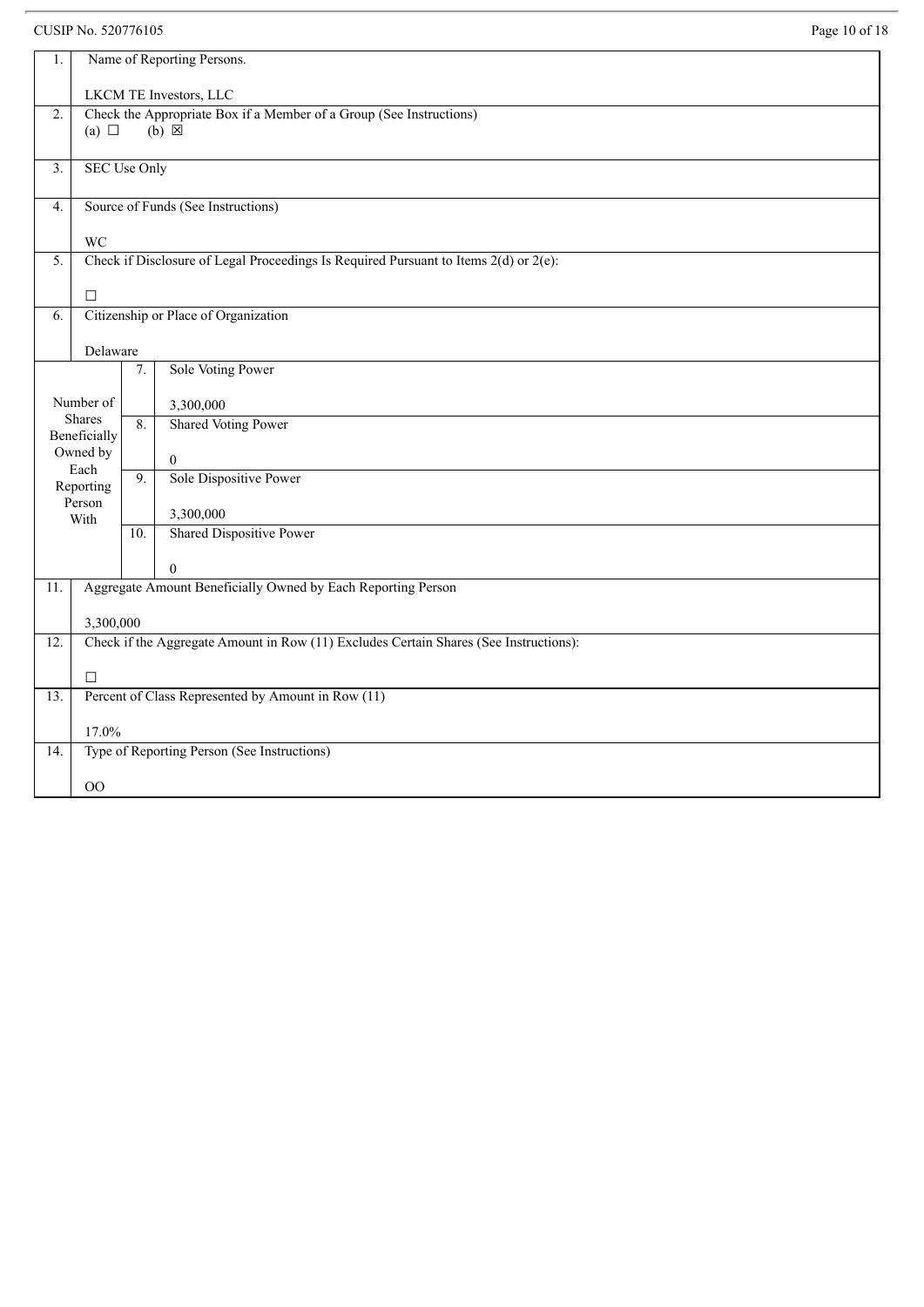CUSIP No. 520776105 Page 11 of 18

| $1.$                                                                                                          | Name of Reporting Persons.                                                                           |                                                                                       |                                             |  |  |  |
|---------------------------------------------------------------------------------------------------------------|------------------------------------------------------------------------------------------------------|---------------------------------------------------------------------------------------|---------------------------------------------|--|--|--|
|                                                                                                               | Headwater Lawson Investors, LLC                                                                      |                                                                                       |                                             |  |  |  |
| $\overline{2}$ .                                                                                              | Check the Appropriate Box if a Member of a Group (See Instructions)<br>$(b) \boxtimes$<br>(a) $\Box$ |                                                                                       |                                             |  |  |  |
| 3.                                                                                                            | <b>SEC Use Only</b>                                                                                  |                                                                                       |                                             |  |  |  |
| 4.                                                                                                            | Source of Funds (See Instructions)                                                                   |                                                                                       |                                             |  |  |  |
|                                                                                                               | <b>WC</b>                                                                                            |                                                                                       |                                             |  |  |  |
| Check if Disclosure of Legal Proceedings Is Required Pursuant to Items $2(d)$ or $2(e)$ :<br>$\overline{5}$ . |                                                                                                      |                                                                                       |                                             |  |  |  |
|                                                                                                               | $\Box$                                                                                               |                                                                                       |                                             |  |  |  |
| 6.                                                                                                            |                                                                                                      | Citizenship or Place of Organization                                                  |                                             |  |  |  |
|                                                                                                               | Delaware                                                                                             |                                                                                       |                                             |  |  |  |
|                                                                                                               |                                                                                                      | 7.                                                                                    | Sole Voting Power                           |  |  |  |
|                                                                                                               | Number of                                                                                            |                                                                                       | 1,761,494                                   |  |  |  |
|                                                                                                               | Shares<br>Beneficially                                                                               | 8.                                                                                    | <b>Shared Voting Power</b>                  |  |  |  |
|                                                                                                               | Owned by                                                                                             |                                                                                       | $\boldsymbol{0}$                            |  |  |  |
|                                                                                                               | Each<br>Reporting                                                                                    | $\overline{9}$ .                                                                      | Sole Dispositive Power                      |  |  |  |
|                                                                                                               | Person<br>With                                                                                       |                                                                                       | 1,761,494                                   |  |  |  |
|                                                                                                               |                                                                                                      | 10.                                                                                   | <b>Shared Dispositive Power</b>             |  |  |  |
|                                                                                                               |                                                                                                      |                                                                                       | $\Omega$                                    |  |  |  |
| 11.                                                                                                           | Aggregate Amount Beneficially Owned by Each Reporting Person                                         |                                                                                       |                                             |  |  |  |
|                                                                                                               | 1,761,494                                                                                            |                                                                                       |                                             |  |  |  |
| 12.                                                                                                           |                                                                                                      | Check if the Aggregate Amount in Row (11) Excludes Certain Shares (See Instructions): |                                             |  |  |  |
|                                                                                                               | $\Box$                                                                                               |                                                                                       |                                             |  |  |  |
| $\overline{13}$ .                                                                                             | Percent of Class Represented by Amount in Row (11)                                                   |                                                                                       |                                             |  |  |  |
|                                                                                                               | 9.1%                                                                                                 |                                                                                       |                                             |  |  |  |
| 14.                                                                                                           |                                                                                                      |                                                                                       | Type of Reporting Person (See Instructions) |  |  |  |
|                                                                                                               | CO                                                                                                   |                                                                                       |                                             |  |  |  |
|                                                                                                               |                                                                                                      |                                                                                       |                                             |  |  |  |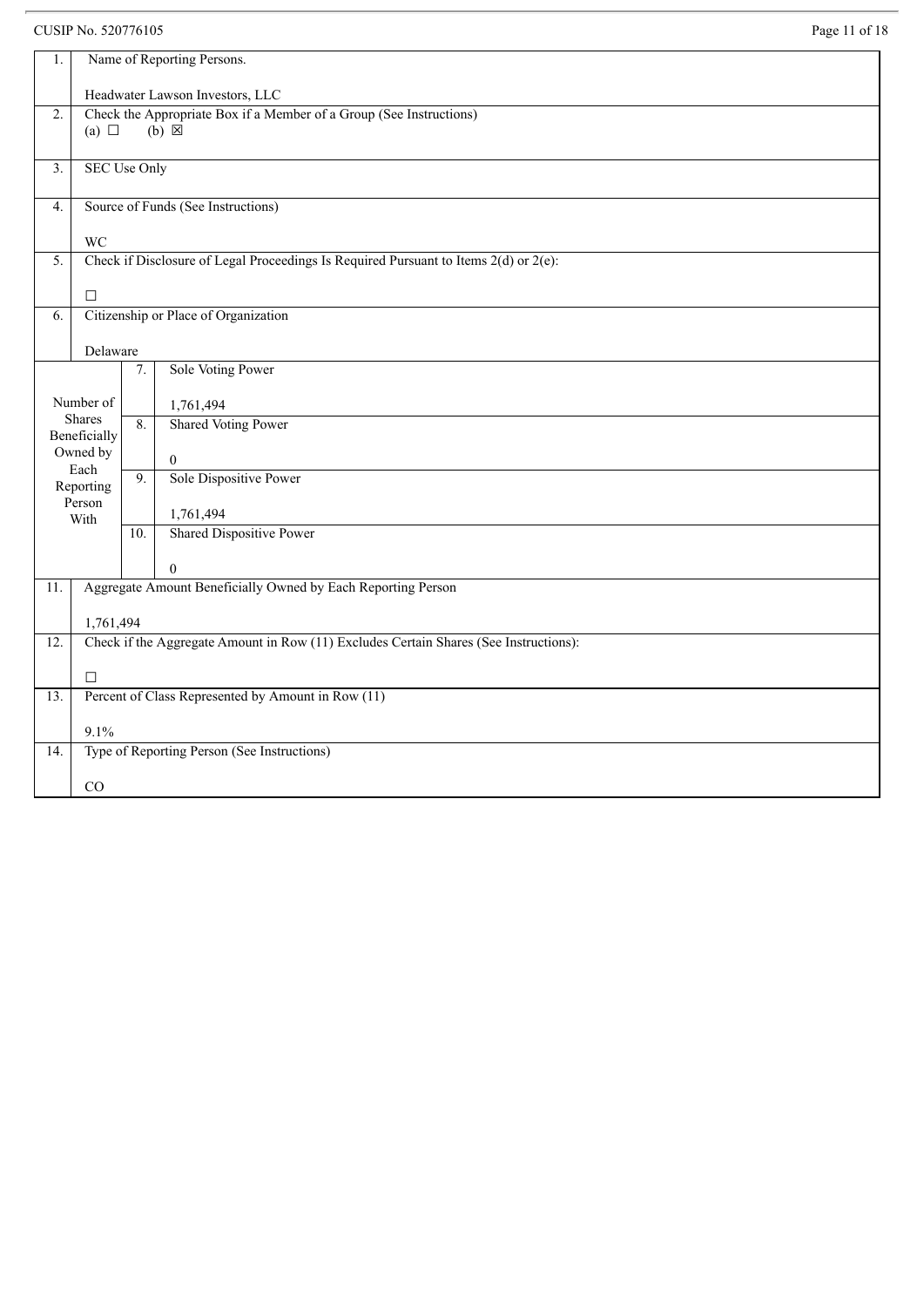CUSIP No. 520776105 Page 12 of 18

| 1.                                                                                         | Name of Reporting Persons.                                                            |                  |                                                              |  |  |
|--------------------------------------------------------------------------------------------|---------------------------------------------------------------------------------------|------------------|--------------------------------------------------------------|--|--|
|                                                                                            | Luther King Capital Management Corporation                                            |                  |                                                              |  |  |
| $\overline{2}$ .                                                                           | Check the Appropriate Box if a Member of a Group (See Instructions)                   |                  |                                                              |  |  |
|                                                                                            | (a) $\Box$                                                                            |                  | $(b) \boxtimes$                                              |  |  |
|                                                                                            |                                                                                       |                  |                                                              |  |  |
| 3.                                                                                         | <b>SEC Use Only</b>                                                                   |                  |                                                              |  |  |
|                                                                                            |                                                                                       |                  |                                                              |  |  |
| 4.                                                                                         |                                                                                       |                  | Source of Funds (See Instructions)                           |  |  |
|                                                                                            | N/A                                                                                   |                  |                                                              |  |  |
| Check if Disclosure of Legal Proceedings Is Required Pursuant to Items 2(d) or 2(e):<br>5. |                                                                                       |                  |                                                              |  |  |
|                                                                                            |                                                                                       |                  |                                                              |  |  |
|                                                                                            | $\Box$                                                                                |                  |                                                              |  |  |
| 6.                                                                                         |                                                                                       |                  | Citizenship or Place of Organization                         |  |  |
|                                                                                            |                                                                                       |                  |                                                              |  |  |
|                                                                                            | Delaware                                                                              |                  |                                                              |  |  |
|                                                                                            |                                                                                       | 7.               | Sole Voting Power                                            |  |  |
|                                                                                            |                                                                                       |                  |                                                              |  |  |
|                                                                                            | Number of<br><b>Shares</b>                                                            |                  | 14,643,508                                                   |  |  |
|                                                                                            | Beneficially                                                                          | 8.               | <b>Shared Voting Power</b>                                   |  |  |
|                                                                                            | Owned by                                                                              |                  | $\overline{0}$                                               |  |  |
|                                                                                            | Each                                                                                  | $\overline{9}$ . | Sole Dispositive Power                                       |  |  |
|                                                                                            | Reporting                                                                             |                  |                                                              |  |  |
|                                                                                            | Person<br>With                                                                        |                  | 14,643,508                                                   |  |  |
|                                                                                            |                                                                                       | 10.              | <b>Shared Dispositive Power</b>                              |  |  |
|                                                                                            |                                                                                       |                  |                                                              |  |  |
|                                                                                            |                                                                                       |                  | $\theta$                                                     |  |  |
| 11.                                                                                        |                                                                                       |                  | Aggregate Amount Beneficially Owned by Each Reporting Person |  |  |
|                                                                                            |                                                                                       |                  |                                                              |  |  |
|                                                                                            | 14,643,508                                                                            |                  |                                                              |  |  |
| 12.                                                                                        | Check if the Aggregate Amount in Row (11) Excludes Certain Shares (See Instructions): |                  |                                                              |  |  |
|                                                                                            | $\Box$                                                                                |                  |                                                              |  |  |
| 13.                                                                                        |                                                                                       |                  |                                                              |  |  |
|                                                                                            | Percent of Class Represented by Amount in Row (11)                                    |                  |                                                              |  |  |
|                                                                                            | 75.4%                                                                                 |                  |                                                              |  |  |
| 14.                                                                                        |                                                                                       |                  | Type of Reporting Person (See Instructions)                  |  |  |
|                                                                                            |                                                                                       |                  |                                                              |  |  |
|                                                                                            | IA, CO                                                                                |                  |                                                              |  |  |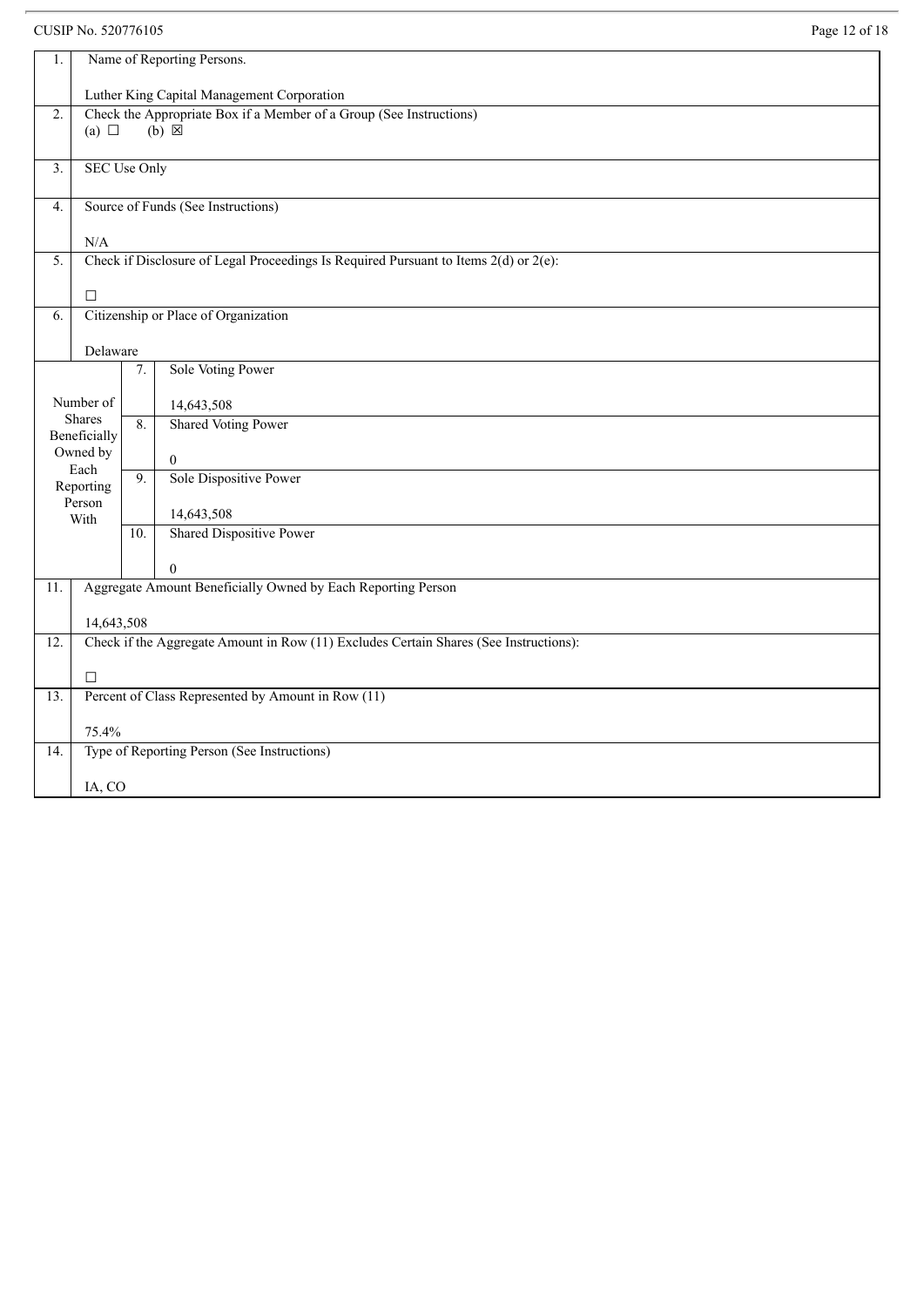## CUSIP No. 520776105 Page 13 of 18

| 1.                                                                                           | Name of Reporting Persons.                         |                                                                                           |                                                              |  |  |  |
|----------------------------------------------------------------------------------------------|----------------------------------------------------|-------------------------------------------------------------------------------------------|--------------------------------------------------------------|--|--|--|
|                                                                                              | J. Luther King, Jr.                                |                                                                                           |                                                              |  |  |  |
| $\overline{2}$ .                                                                             |                                                    | Check the Appropriate Box if a Member of a Group (See Instructions)                       |                                                              |  |  |  |
|                                                                                              | (a) $\Box$                                         |                                                                                           | $(b) \boxtimes$                                              |  |  |  |
|                                                                                              |                                                    |                                                                                           |                                                              |  |  |  |
| 3.                                                                                           | <b>SEC Use Only</b>                                |                                                                                           |                                                              |  |  |  |
| 4.                                                                                           |                                                    | Source of Funds (See Instructions)                                                        |                                                              |  |  |  |
|                                                                                              |                                                    |                                                                                           |                                                              |  |  |  |
|                                                                                              | N/A                                                |                                                                                           |                                                              |  |  |  |
| 5.                                                                                           |                                                    | Check if Disclosure of Legal Proceedings Is Required Pursuant to Items $2(d)$ or $2(e)$ : |                                                              |  |  |  |
|                                                                                              | $\Box$                                             |                                                                                           |                                                              |  |  |  |
| 6.                                                                                           | Citizenship or Place of Organization               |                                                                                           |                                                              |  |  |  |
|                                                                                              |                                                    |                                                                                           |                                                              |  |  |  |
|                                                                                              | <b>United States</b>                               |                                                                                           |                                                              |  |  |  |
|                                                                                              |                                                    | 7.                                                                                        | Sole Voting Power                                            |  |  |  |
|                                                                                              | Number of                                          |                                                                                           | 14,643,508                                                   |  |  |  |
|                                                                                              | Shares                                             | 8.                                                                                        | <b>Shared Voting Power</b>                                   |  |  |  |
|                                                                                              | Beneficially                                       |                                                                                           |                                                              |  |  |  |
|                                                                                              | Owned by<br>Each                                   |                                                                                           | $\boldsymbol{0}$                                             |  |  |  |
|                                                                                              | Reporting                                          | 9.                                                                                        | Sole Dispositive Power                                       |  |  |  |
|                                                                                              | Person                                             |                                                                                           |                                                              |  |  |  |
|                                                                                              | With                                               | 10.                                                                                       | 14,643,508<br>Shared Dispositive Power                       |  |  |  |
|                                                                                              |                                                    |                                                                                           |                                                              |  |  |  |
|                                                                                              |                                                    |                                                                                           | $\Omega$                                                     |  |  |  |
| $\overline{11}$ .                                                                            |                                                    |                                                                                           | Aggregate Amount Beneficially Owned by Each Reporting Person |  |  |  |
|                                                                                              |                                                    |                                                                                           |                                                              |  |  |  |
|                                                                                              | 14,643,508                                         |                                                                                           |                                                              |  |  |  |
| Check if the Aggregate Amount in Row (11) Excludes Certain Shares (See Instructions):<br>12. |                                                    |                                                                                           |                                                              |  |  |  |
|                                                                                              | $\Box$                                             |                                                                                           |                                                              |  |  |  |
| 13.                                                                                          | Percent of Class Represented by Amount in Row (11) |                                                                                           |                                                              |  |  |  |
|                                                                                              |                                                    |                                                                                           |                                                              |  |  |  |
| 14.                                                                                          | 75.4%                                              |                                                                                           | Type of Reporting Person (See Instructions)                  |  |  |  |
|                                                                                              |                                                    |                                                                                           |                                                              |  |  |  |
|                                                                                              | IN                                                 |                                                                                           |                                                              |  |  |  |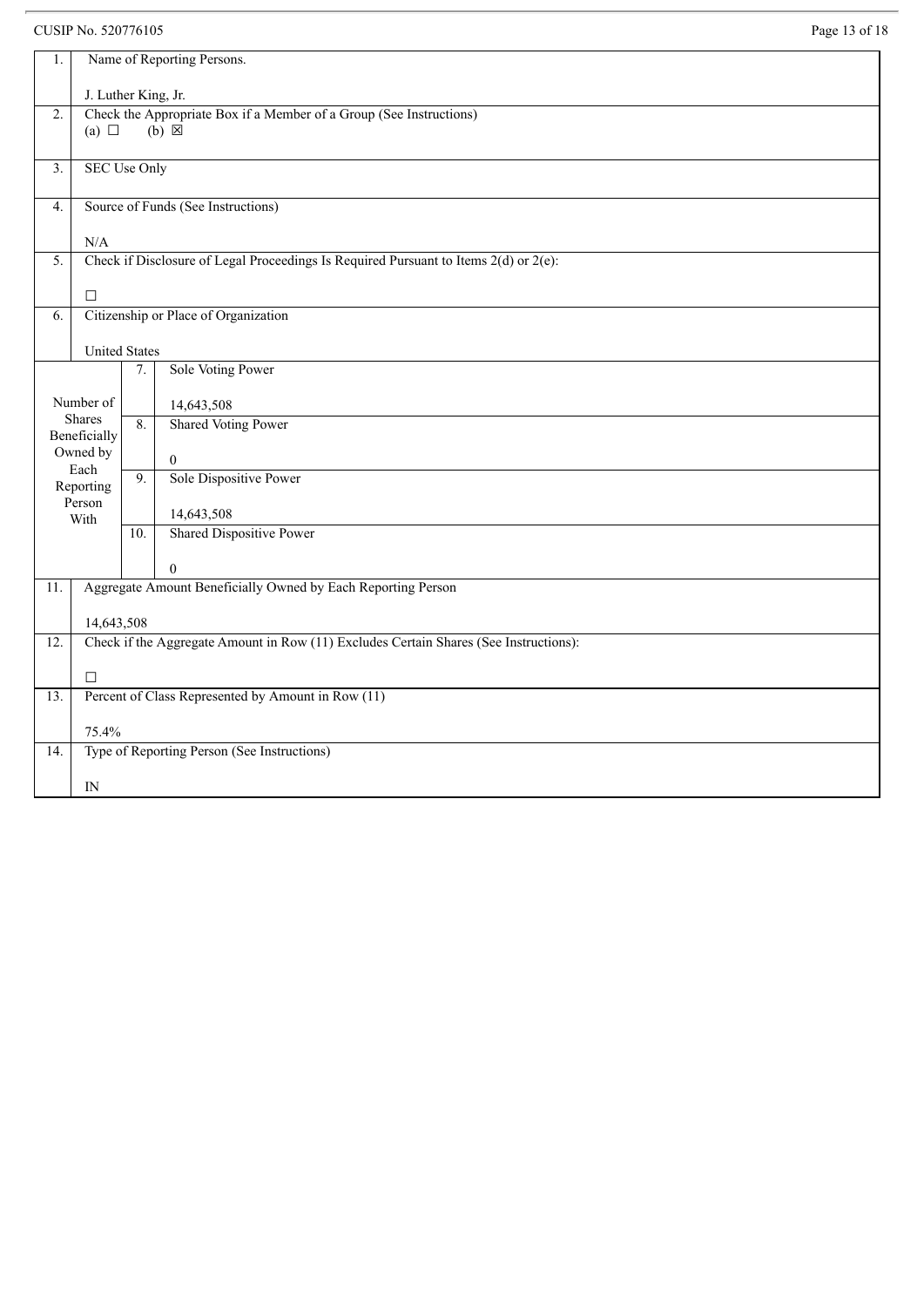## CUSIP No. 520776105 Page 14 of 18

| Name of Reporting Persons.<br>1.                                                             |                               |                                                                                           |                                                              |  |  |  |
|----------------------------------------------------------------------------------------------|-------------------------------|-------------------------------------------------------------------------------------------|--------------------------------------------------------------|--|--|--|
|                                                                                              | J. Bryan King                 |                                                                                           |                                                              |  |  |  |
| $\overline{2}$ .                                                                             | (a) $\Box$                    | Check the Appropriate Box if a Member of a Group (See Instructions)<br>$(b) \boxtimes$    |                                                              |  |  |  |
|                                                                                              |                               |                                                                                           |                                                              |  |  |  |
| 3.                                                                                           | <b>SEC Use Only</b>           |                                                                                           |                                                              |  |  |  |
| 4.                                                                                           |                               | Source of Funds (See Instructions)                                                        |                                                              |  |  |  |
|                                                                                              |                               | $\rm N/A$                                                                                 |                                                              |  |  |  |
| $\overline{5}$ .                                                                             |                               | Check if Disclosure of Legal Proceedings Is Required Pursuant to Items $2(d)$ or $2(e)$ : |                                                              |  |  |  |
|                                                                                              | $\Box$                        |                                                                                           |                                                              |  |  |  |
| 6.                                                                                           |                               | Citizenship or Place of Organization                                                      |                                                              |  |  |  |
| <b>United States</b>                                                                         |                               |                                                                                           |                                                              |  |  |  |
|                                                                                              |                               | 7.                                                                                        | Sole Voting Power                                            |  |  |  |
|                                                                                              | Number of                     |                                                                                           | 14,408,056                                                   |  |  |  |
|                                                                                              | <b>Shares</b><br>Beneficially | 8.                                                                                        | <b>Shared Voting Power</b>                                   |  |  |  |
|                                                                                              | Owned by                      |                                                                                           | $\mathbf{0}$                                                 |  |  |  |
|                                                                                              | Each<br>Reporting             | $\overline{9}$ .                                                                          | Sole Dispositive Power                                       |  |  |  |
|                                                                                              | Person                        |                                                                                           | 14,408,056                                                   |  |  |  |
|                                                                                              | With                          | 10.                                                                                       | Shared Dispositive Power                                     |  |  |  |
|                                                                                              |                               |                                                                                           | $\theta$                                                     |  |  |  |
| 11.                                                                                          |                               |                                                                                           | Aggregate Amount Beneficially Owned by Each Reporting Person |  |  |  |
|                                                                                              | 14,408,056                    |                                                                                           |                                                              |  |  |  |
| Check if the Aggregate Amount in Row (11) Excludes Certain Shares (See Instructions):<br>12. |                               |                                                                                           |                                                              |  |  |  |
|                                                                                              | $\Box$                        |                                                                                           |                                                              |  |  |  |
| 13.                                                                                          |                               |                                                                                           | Percent of Class Represented by Amount in Row (11)           |  |  |  |
|                                                                                              | 74.2%                         |                                                                                           |                                                              |  |  |  |
| 14.                                                                                          |                               |                                                                                           | Type of Reporting Person (See Instructions)                  |  |  |  |
|                                                                                              | IN                            |                                                                                           |                                                              |  |  |  |
|                                                                                              |                               |                                                                                           |                                                              |  |  |  |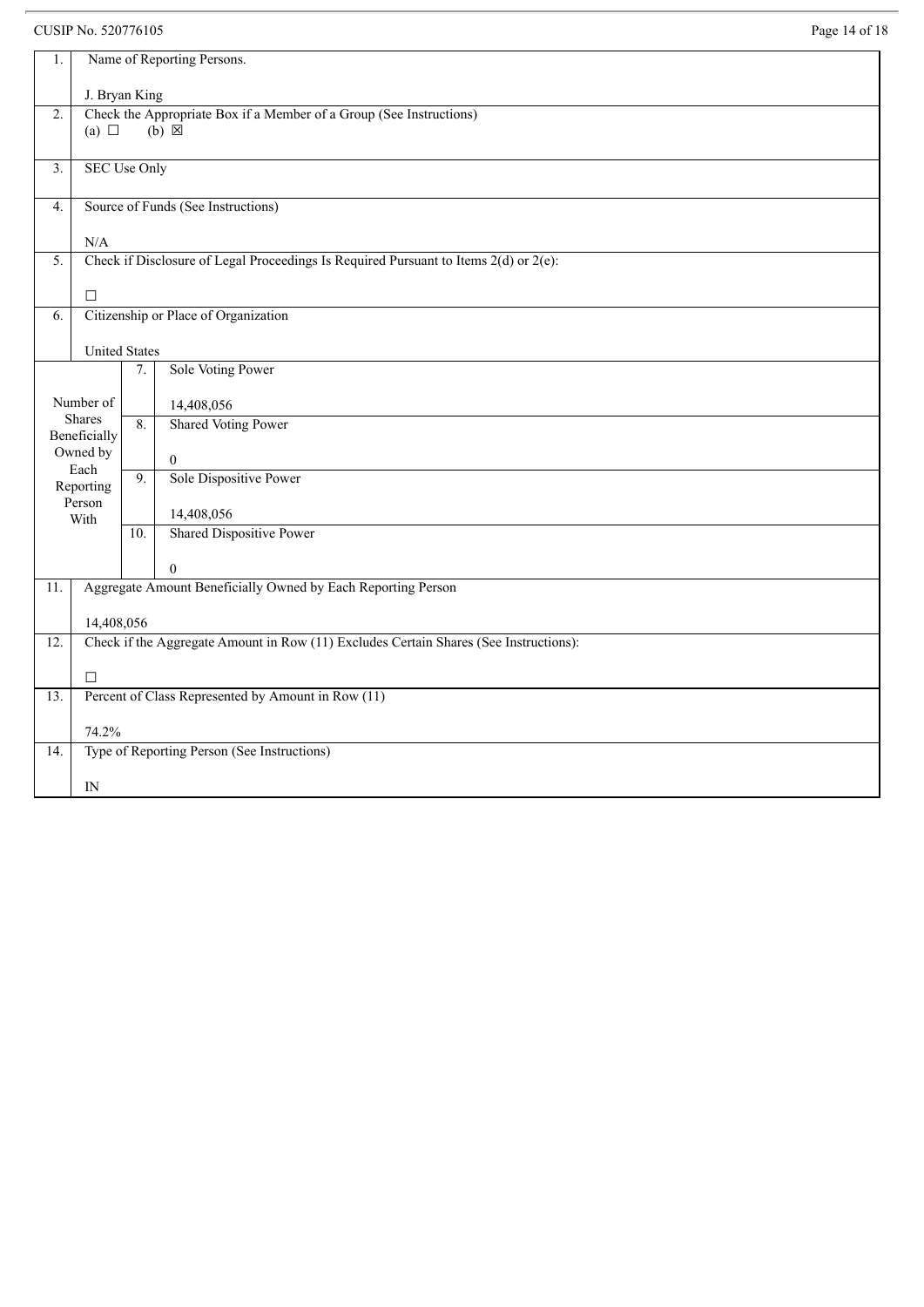This Amendment No. 24 to Schedule 13D amends and supplements the Schedule 13D filed by the Reporting Persons with respect to the Common Stock, par value \$1.00 per share ("Common Stock"), of Distribution Solutions Group, Inc. (the "Issuer"). Except as set forth below, all previous Items remain unchanged. Capitalized terms used herein but not defined herein shall have the meanings given to them in the Schedule 13D, as amended, filed with the Securities and Exchange Commission. Each of the Reporting Persons hereby expressly disclaims membership in a "group" under the Securities Exchange Act of 1934 with respect to the securities reported herein, and this Schedule 13D shall not be deemed to be an admission that any such Reporting Person is a member of such a group. Each of the Reporting Persons hereby expressly disclaims beneficial ownership of the securities reported herein, other than to the extent of its pecuniary interest therein, and this Schedule 13D shall not be deemed to be an admission that any such Reporting Person is the beneficial owner of the securities reported herein for purposes of the Securities Exchange Act of 1934 or for any other purpose.

#### **Item 3. Source and Amount of Funds or Other Consideration**

Item 3 is here by supplemented as follows:

On June 15, 2022, J. Bryan King purchased 10,000 shares of Common Stock at a purchase price of \$51 per share in a private transaction using personal funds.

#### **Item 5. Interest in Securities of the Issuer.**

Item 5 is hereby amended and restated in its entirety as follows:

(a) As of June 15, 2022, the Reporting Persons may be deemed to beneficially own 14,643,508 shares of Common Stock (which represents approximately 75.4% of the outstanding Common Stock based upon information obtained from the Issuer).

(b)

|                             | Sole<br>Voting<br>Power | Shared<br>Voting<br>Power | Sole<br><b>Dispositive</b><br>Power | Shared<br><b>Dispositive</b><br>Power |
|-----------------------------|-------------------------|---------------------------|-------------------------------------|---------------------------------------|
| <b>PDP</b>                  | 1,699,871               | $\theta$                  | 1,699,871                           | $\overline{0}$                        |
| <b>LIP</b>                  | 250,000                 |                           | 250,000                             | 0                                     |
| HW2                         | 592,326                 | $\theta$                  | 592,326                             | $\overline{0}$                        |
| Sidecar                     | $\Omega$                |                           |                                     | $\theta$                              |
| HWLI                        | 1,761,494               | $\overline{0}$            | 1,761,494                           | $\overline{0}$                        |
| HW3                         | $\theta$                | $\Omega$                  |                                     | $\theta$                              |
| Gexpro Investors            | 7,000,000               | $\theta$                  | 7,000,000                           | $\overline{0}$                        |
| <b>TestEquity Investors</b> | 3,300,000               | $\theta$                  | 3,300,000                           | 0                                     |
| Micro                       | 26,827                  | $\theta$                  | 26,827                              | $\overline{0}$                        |
| Core                        | 10.490                  |                           | 10,490                              | 0                                     |
| <b>LKCM</b>                 | 14,643,508              | $\overline{0}$            | 14,643,508                          | $\overline{0}$                        |
| J. Luther King, Jr.         | 14,643,508              | $\theta$                  | 14,643,508                          | $\Omega$                              |
| J. Bryan King               | 14,408,056              | $\mathbf{0}$              | 14,408,056                          | $\overline{0}$                        |

(c) The information provided by the Reporting Persons in response to Items 3 and 4 are hereby incorporated by reference in response to this Item 5(c).

(d) Not applicable.

(e) Not applicable.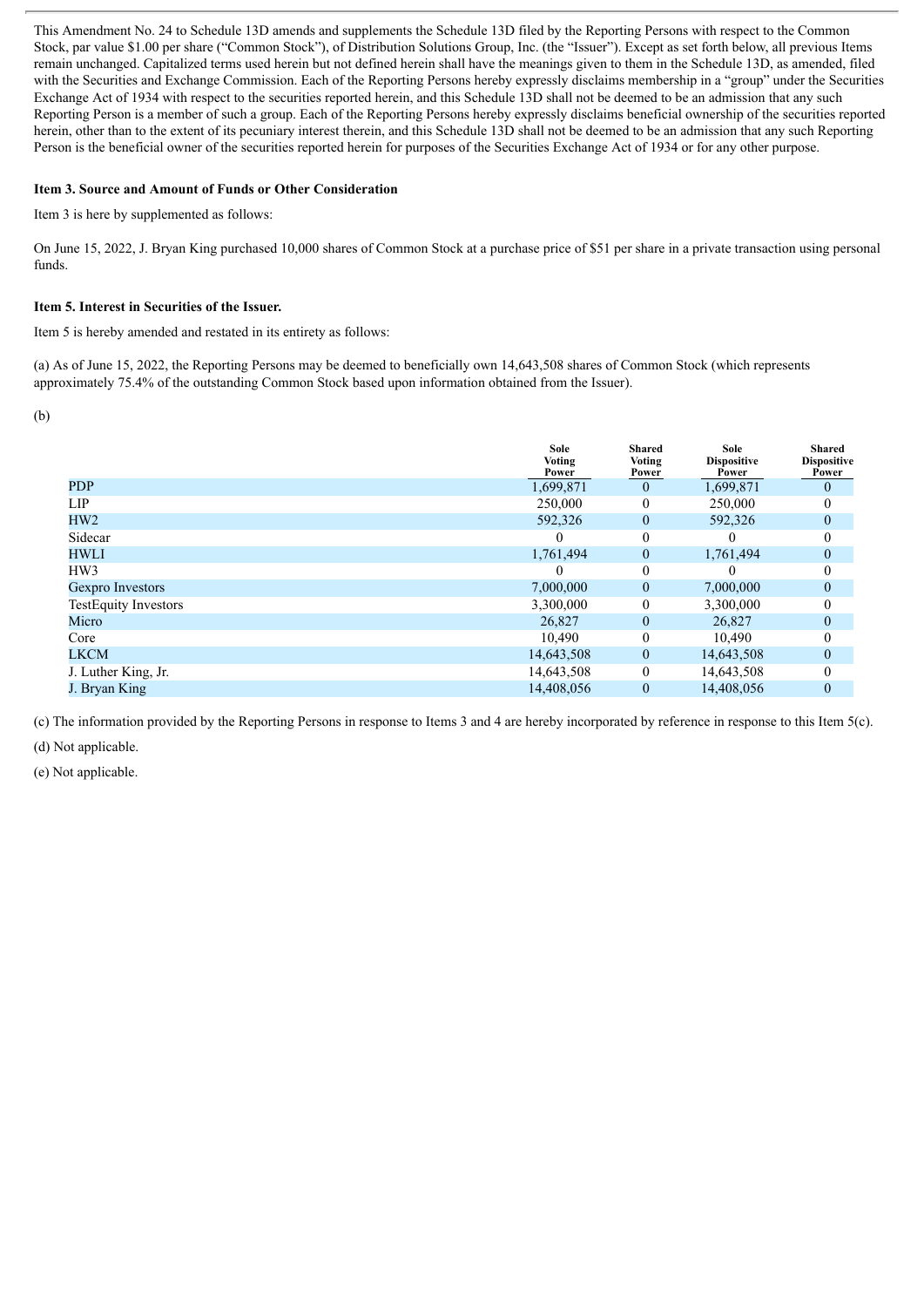After reasonable inquiry and to the best of my knowledge and belief, I certify that the information set forth in this statement is true, complete and correct.

Date: June 17, 2022

#### **LKCM Private Discipline Master Fund, SPC**

- By: LKCM Private Discipline Management, L.P., sole holder of its management shares
- By: LKCM Alternative Management, LLC, its general partner
- By: /s/ J. Bryan King J. Bryan King, President

#### **PDLP Lawson, LLC**

By: /s/ J. Bryan King J. Bryan King, President

#### **LKCM Investment Partnership, L.P.**

- By: LKCM Investment Partnership GP, LLC, its general partner
- By: /s/ J. Luther King, Jr. J. Luther King, Jr., President

#### **LKCM Headwater Investments II, L.P.**

- By: LKCM Headwater Investments II GP, L.P., its general partner
- By: /s/ J. Bryan King

J. Bryan King, President

#### **LKCM Headwater II Sidecar Partnership, L.P.**

- By: LKCM Headwater II Sidecar Partnership GP, L.P., its general partner
- By: /s/ J. Bryan King

J. Bryan King, President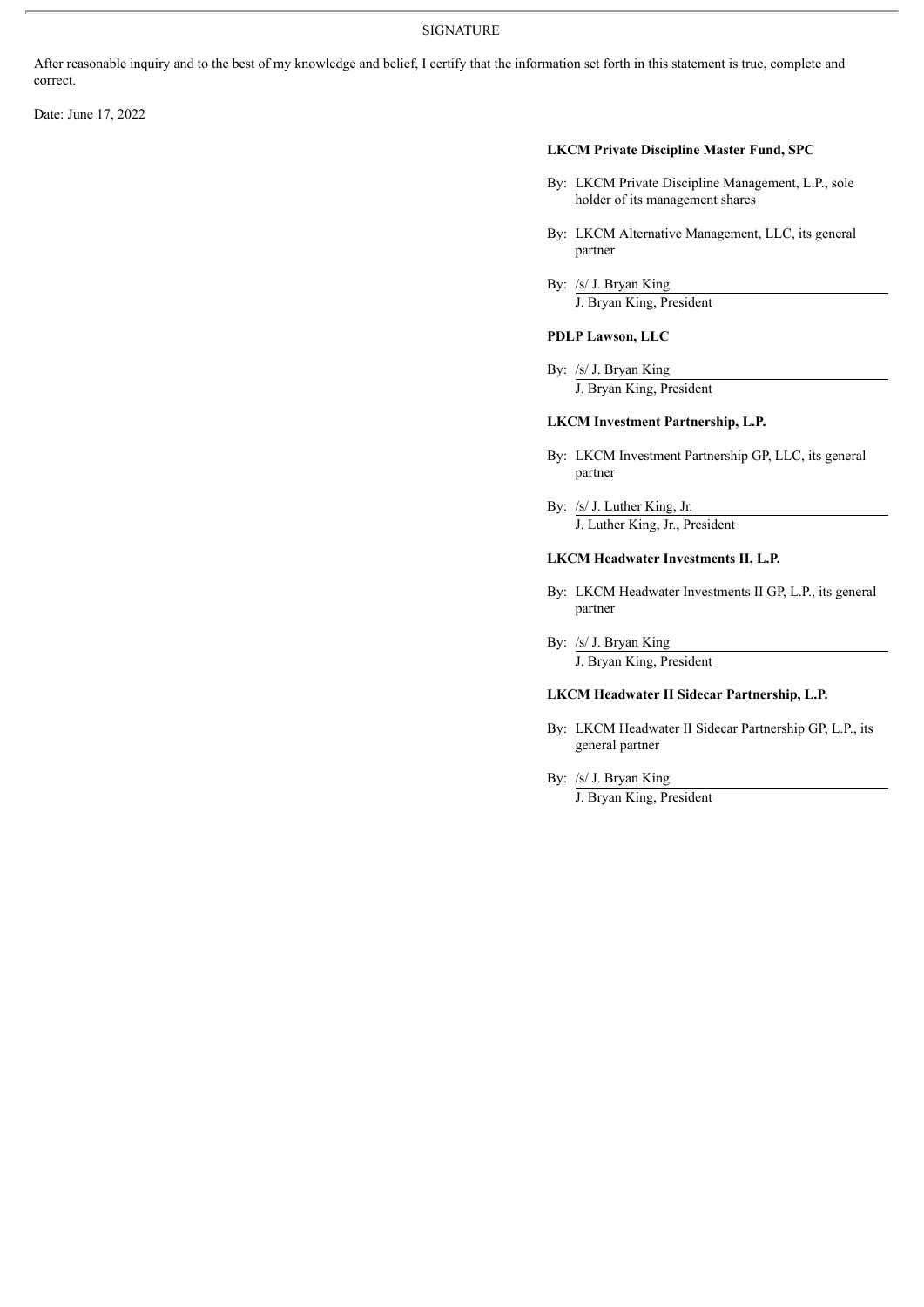#### **LKCM Headwater Investments III, L.P.**

- By: LKCM Headwater Investments III GP, L.P., its general partner
- By: /s/ J. Bryan King J. Bryan King, President

#### **301 HW Opus Investors, LLC**

By: /s/ Jacob D. Smith Jacob D. Smith, Vice President

#### **LKCM TE Investors, LLC**

By: /s/ Jacob D. Smith Jacob D. Smith, Vice President

#### **LKCM Micro-Cap Partnership, L.P.**

- By: LKCM Micro-Cap Management, L.P., its general partner
- By: LKCM Alternative Management, LLC, its general partner
- By: /s/ J. Bryan King J. Bryan King, President

#### **LKCM Core Discipline, L.P.**

- By: LKCM Core Discipline Management, L.P., its general partner
- By: LKCM Alternative Management, LLC, its general partner
- By: /s/ J. Bryan King J. Bryan King, President

#### **Headwater Lawson Investors, LLC**

By: /s/ J. Bryan King J. Bryan King, President

#### **Luther King Capital Management Corporation**

By: /s/ J. Bryan King

J. Bryan King, Principal and Vice President